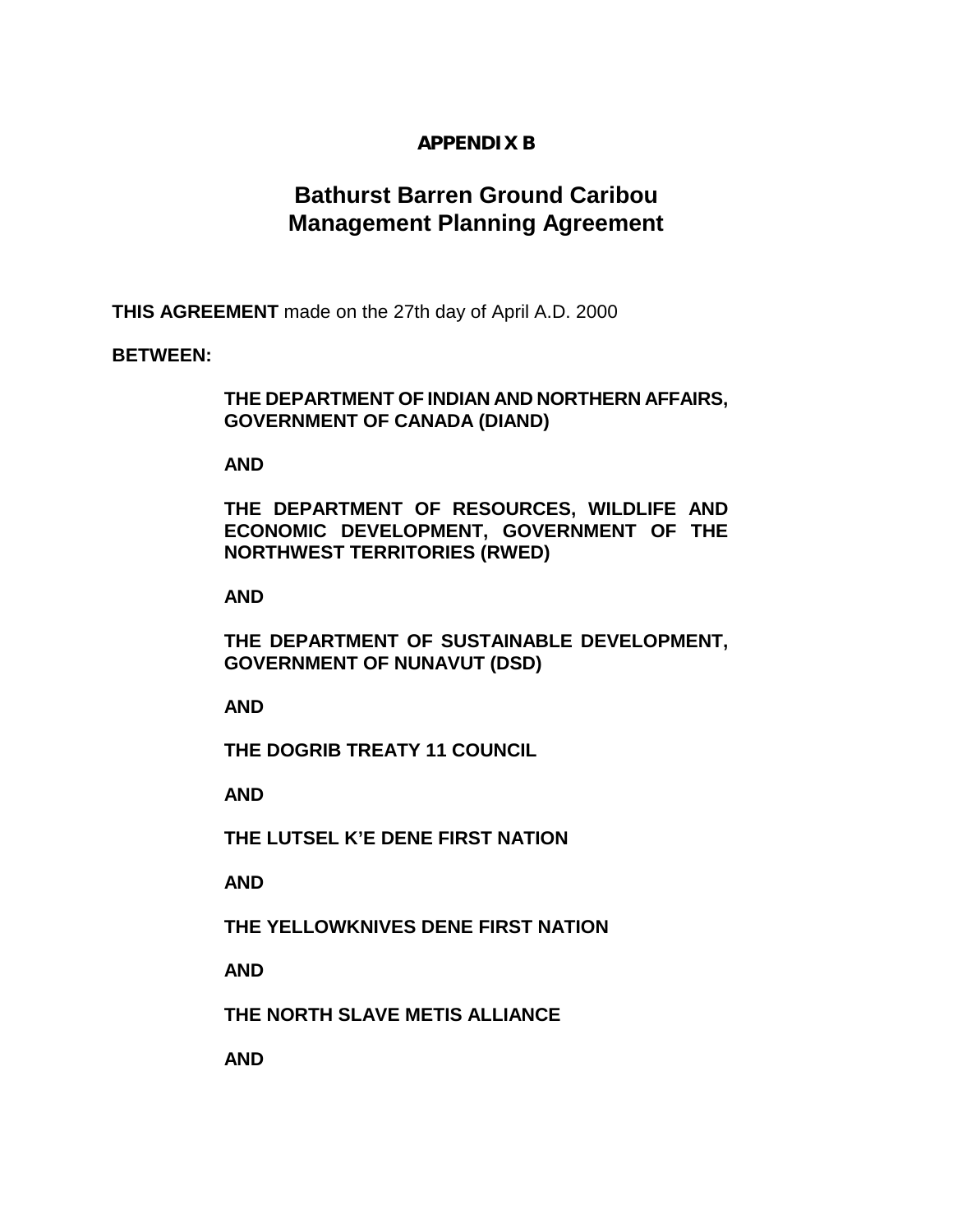## **THE KITIKMEOT INUIT ASSOCIATION**

 **AND** 

# **NUNAVUT TUNNGAVIK INC. (NTI)**

 **AND** 

# **THE NUNAVUT WILDLIFE MANAGEMENT BOARD (NWMB)**

 **AND** 

# **THE KITIKMEOT HUNTERS AND TRAPPERS ASSOCIATION**

(the "Parties")

**WHEREAS** the Bathurst herd of barren ground caribou historically migrates between the Northwest Territories and Nunavut;

**AND WHEREAS** the continued well-being of the Bathurst herd and the maintenance of its habitat requires co-ordinated management, goodwill and co-operation amongst the above governments, aboriginal organizations and institutions of public government;

**AND WHEREAS** the Parties hereto recognize that, as well as the value of the caribou to all Canadians generally, a special relationship exists between aboriginal users and the caribou:

**NOW THEREFORE THIS AGREEMENT WITNESSETH** that the Parties hereto agree to the following:

#### **A. Definitions**

In this Agreement:

- 1. "Bathurst herd" means that herd of barren ground caribou that regularly bears its young near Bathurst Inlet, Nunavut and historically moves southward into the Northwest Territories for the winter;
- 2. "Habitat" means the whole or any part of the biosphere upon which the Bathurst caribou herd depends, including all of the land, water and air that it inhabits, crosses or utilizes at any time.
- 3. "Parties" means the parties to this Agreement and may include their successors or assigns, as defined through future land claims and self-government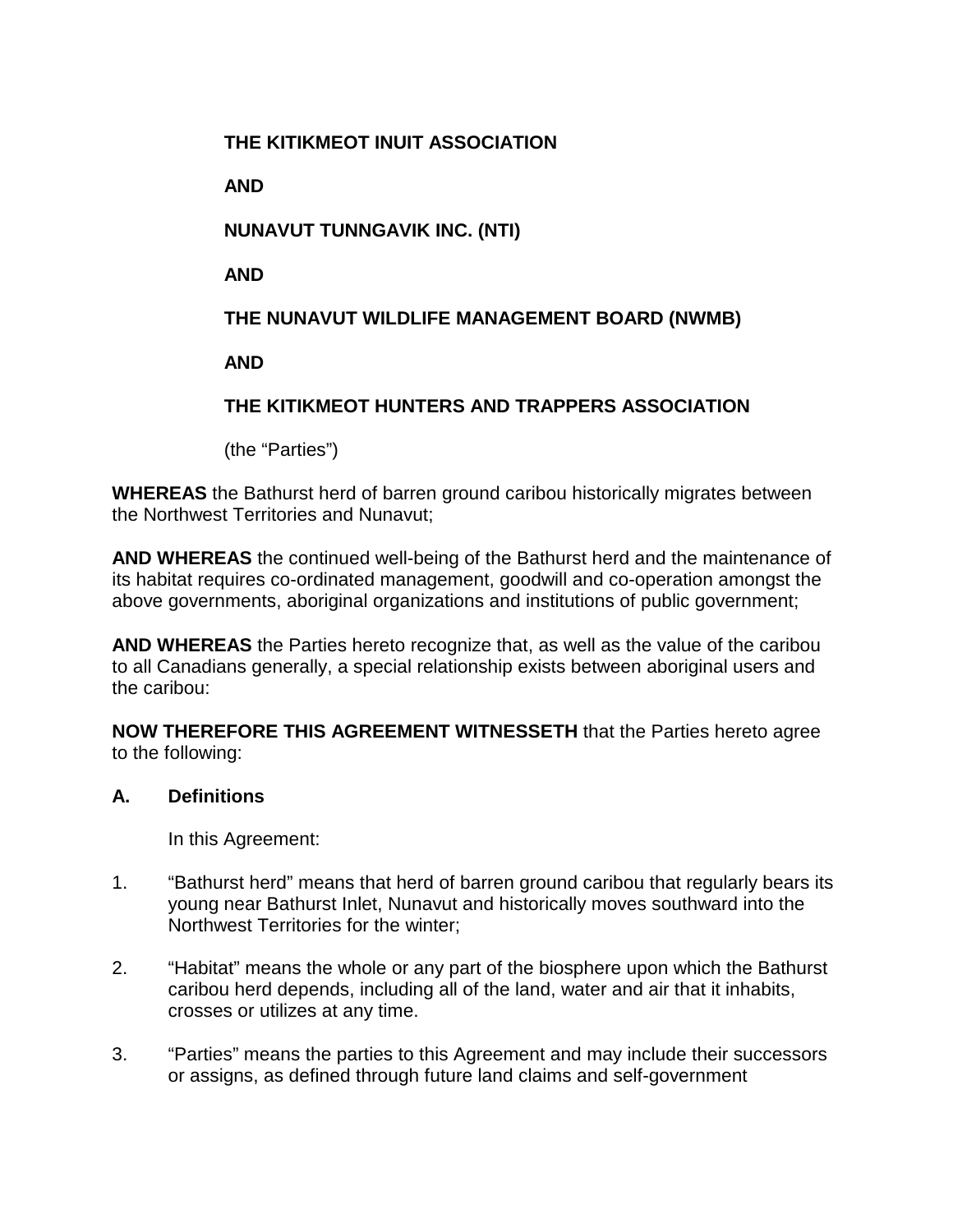agreements.

## **B. Objectives of the Parties**

- 1. To establish a committee to be known as the Bathurst Caribou Management Planning Committee, hereinafter referred to as the " Planning Committee".
- 2. To promote and strengthen communication and sharing of information among the Parties and among all groups interested in or affecting management of the Bathurst herd and its habitat.

## **C. The Bathurst Caribou Management Planning Committee**

- 1. The Planning Committee shall have the following objectives:
	- (a) to prepare and recommend a ten year Management Plan for the Bathurst caribou herd and its habitat in accordance with the principles set out in Section E below;
	- (b) to prepare and recommend a process of shared responsibility for the implementation of the Management Plan; and
	- (c) to establish and support communications among the Parties and among all interested groups.
- 2. Support shall be provided by the Parties hereto to the Planning Committee in its efforts to prepare a Management Plan for the Bathurst herd by responding promptly to requests for information or input.
- 3. The mandate of the Planning Committee shall end with the submission of the Management Plan or upon the termination of this Agreement, whichever comes first.

# **D. Planning Committee Responsibilities**

Without restricting the generality of clauses of this Agreement, the Parties agree that the Planning Committee shall have the following duties and responsibilities:

- 1. To prepare, within 3 months of the first meeting of the Planning Committee, a work plan, including at minimum
	- (a) a detailed task list;
	- (b) a schedule;
	- (c) annual budgets; and
	- (d) provisions for public consultation and communications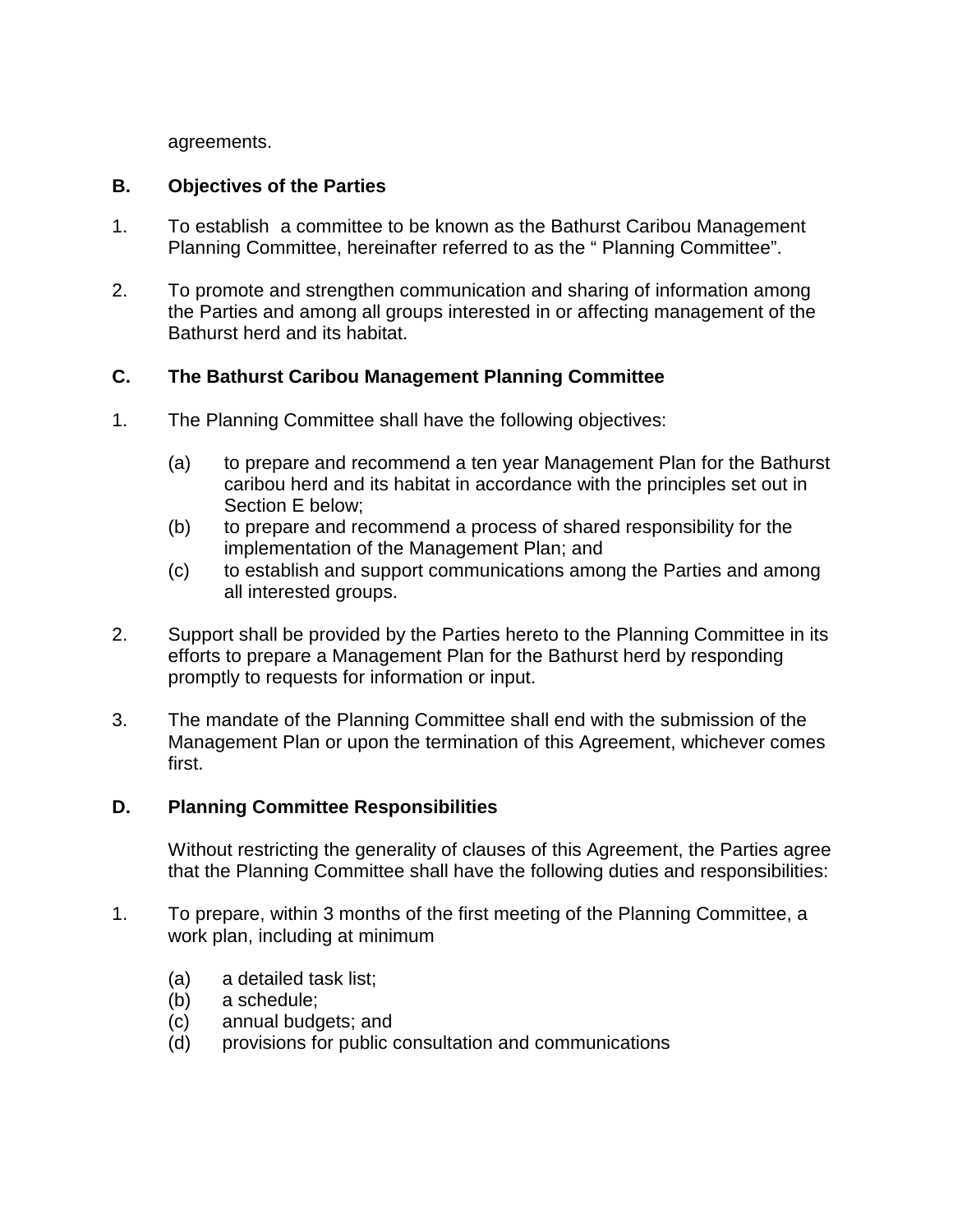- 2. To prepare, within a period of three (3) years, a plan for the conservation and management of the Bathurst herd of barren ground caribou and their habitat. The Management Plan shall address, but is not necessarily limited to the following:
	- (a) sustainable harvest of the Bathurst herd and guidelines for the allocation of that harvest;
	- (b) guidelines for regulating the methods of harvest;
	- (c) habitat management and conservation;
	- (d) research priorities;
	- (e) standardizing data collection and presentation;
	- (f) monitoring the status of the herd and its habitat;
	- (g) a process for review and revision of the plan; and
	- (h) a process for implementation of the plan.
- 3. To conduct public and community consultations needed to obtain meaningful input for plan preparation and to report to users on its findings and progress.
- 4. To prepare and make available annual reports that shall include a summary of Planning Committee activities and progress.
- 5. To recommend the Management Plan for review, approval and implementation to the Parties and to any board or agency with management authority over the Bathurst herd or its habitat.

# **E. Principles Guiding Development of the Management Plan**

The Management Plan shall:

- 1. Recognize and protect the harvesting rights of Dogrib, Yellowknives and Lutsel K'e Dene, Kitikmeot Inuit and the North Slave Metis while providing appropriate access and recognition to other lawful harvesters.
- 2. Recognize and protect the rights of aboriginal users as set out in the Nunavut Land Claims Agreement, the Dogrib Agreement in Principle, existing Treaties and future Land Claim/Self Government agreements.
- 3. Make full use of the best available scientific and traditional knowledge.
- 4. Recognize and respect differences and similarities in approach to traditional knowledge and scientific data collection and analyses.
- 5. Recognize the interconnection of the caribou with other components of the physical, biological and cultural environment.
- 6. Be guided by and implement the principles of conservation, which are: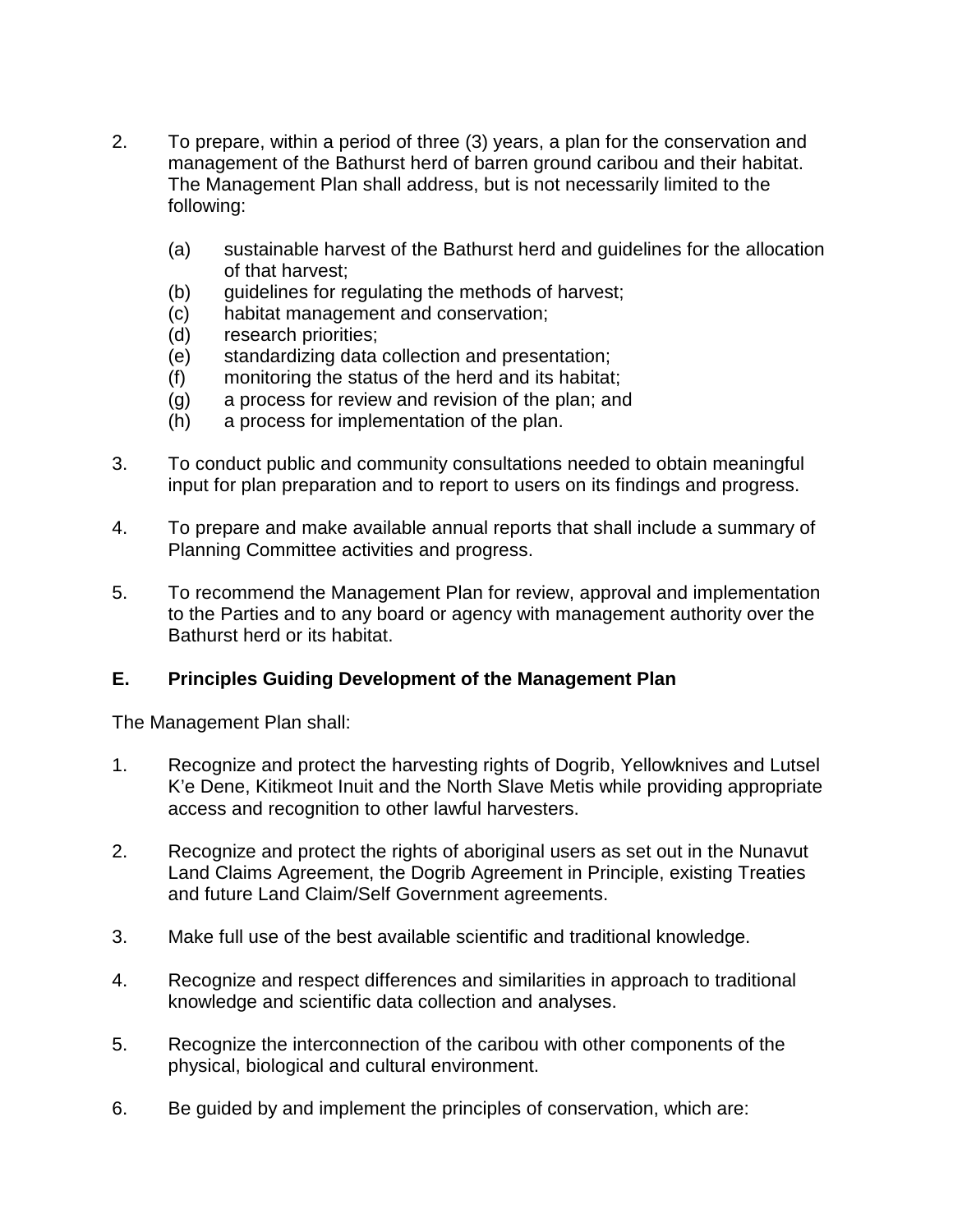- (a) the maintenance of the natural balance of ecological systems;
- (b) the protection of wildlife habitat; and
- (c) the maintenance of vital, healthy wildlife populations capable of sustaining lawful harvesting needs.
- 7. Be guided by and implement the precautionary principle which is: in the absence of complete information, where there are threats of serious or irreparable damage, lack of complete certainty shall not be a reason for postponing reasonable conservation measures.
- 8. Be guided by the past, present and future experience, knowledge and values of northern peoples.

## **F. Membership of the Planning Committee**

- 1. The Planning Committee shall be composed of one representative from each of the following:
	- DIAND;
	- DSD;
	- RWED;
	- Dogrib Treaty 11 Council
	- Yellowknives Dene First Nation
	- North Slave Metis Alliance
	- Lutsel K'e Dene First Nation
	- Kitikmeot Inuit Association
	- Kitikmeot Hunters and Trappers Association
	- Nunavut Wildlife Management Board
	- Nunavut Tunngavik Inc.
- 2. The members of the Planning Committee shall be appointed for the term of this Agreement, subject to the right of the parties to terminate the appointment of their respective appointees at any time and reappoint Planning Committee members in accordance with the above.
- 3. Alternates may be appointed to represent members when members are unable to attend meetings.
- 4. Members and alternates shall be knowledgeable, willing and able to bring forward the interests and opinions of their constituents and in turn provide information and feedback from the Planning Committee to their constituents.
- 5. DIAND, RWED and DSD shall be responsible for representation of the public interest including groups without membership on the Planning Committee such as outfitters, the mining industry, and environmental organizations. This does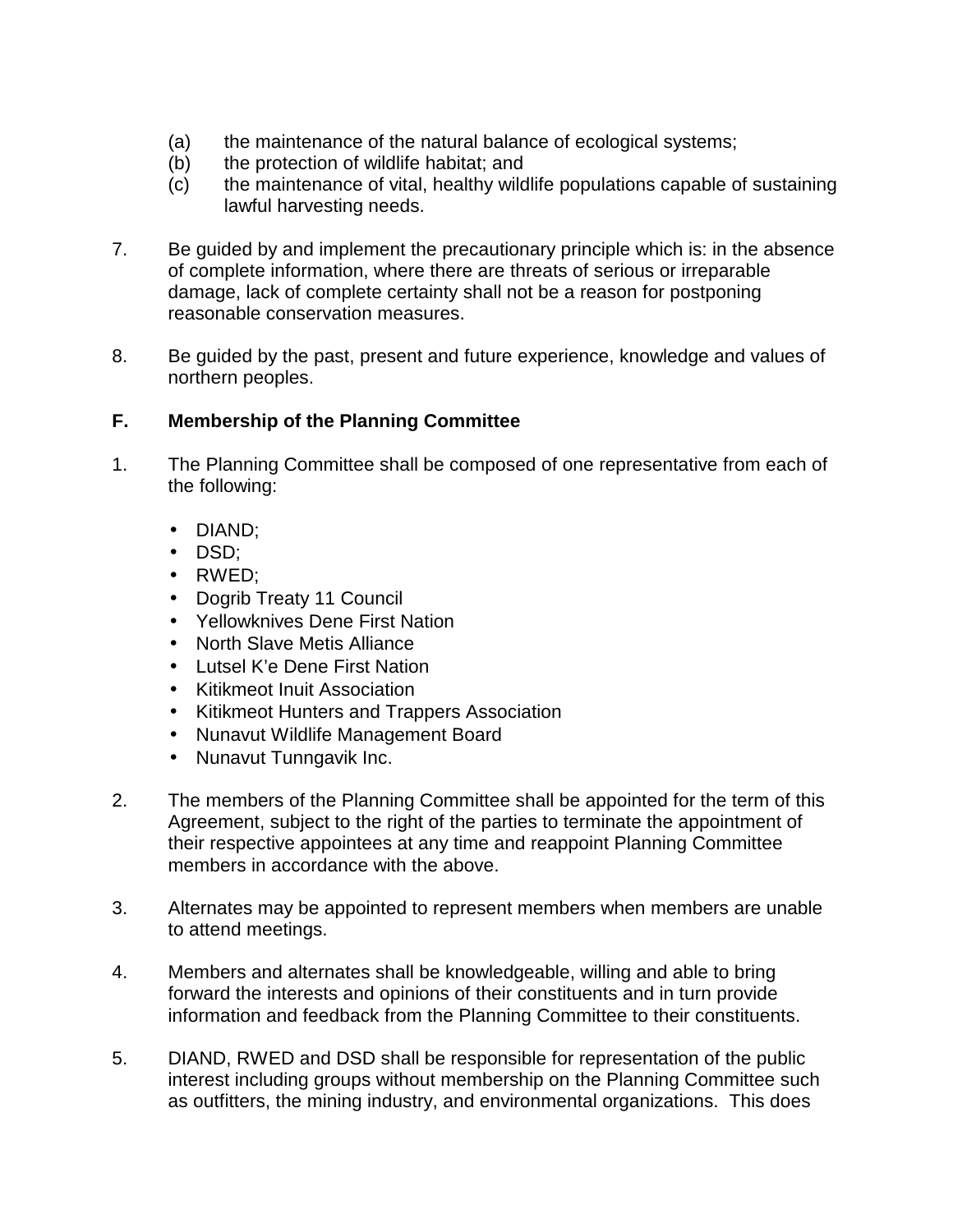not reduce the obligation of the Planning Committee to consult directly with these groups or any others.

## **G. Planning Committee Rules and Procedures**

- 1. The Planning Committee shall establish in writing from time to time rules and procedures for its functioning, including among other things that:
	- (a) a facilitator shall be used to chair and facilitate meetings of the Planning Committee;
	- (b) seven members shall constitute a quorum provided that there are at least two members from Nunavut organizations and two members from Northwest Territories aboriginal organizations;
	- (c) Planning Committee meetings may be held without a quorum but any decisions must be postponed until a quorum is reached;
	- (d) decisions of the Planning Committee shall be made by consensus;
	- (e) where consensus cannot be reached and where appropriate the dissenting view shall be included along with the majority view;
	- (f) the Planning Committee shall keep minutes and records of all its meetings, circulate them amongst its members and make them available to the public;
	- (g) the proceedings of the Planning Committee shall be open to the public however the Planning Committee may go in-camera for discussion of confidential matters or matters internal to the Planning Committee;
	- (h) the Planning Committee may establish or dissolve sub-committees as it deems necessary to carry out its functions, and set the terms of reference for such sub-committees;
	- (i) the Planning Committee shall make use of teleconferences to conduct business whenever appropriate;
	- (j) meetings shall be held in communities or locations within or immediately adjacent to the Bathurst caribou range;
	- (k) Reports, documents for public input and meeting summaries released by the Planning Committee shall be translated into aboriginal languages as appropriate;
	- (l) interpreter services shall be provided as appropriate; and
	- (m) public comments and presentations shall be encouraged.

# **H. Funding for the Planning Committee**

- 1. DIAND, RWED and DSD shall, subject to the terms and conditions of this Agreement and to funds being appropriated by their respective legislative authorities, annually provide funds necessary to ensure that the Planning Committee is able to function in the manner hereinbefore stated.
- 2. For greater certainty, DIAND, RWED and DSD shall provide for adequate participation of aboriginal groups, including honoraria for non-salaried